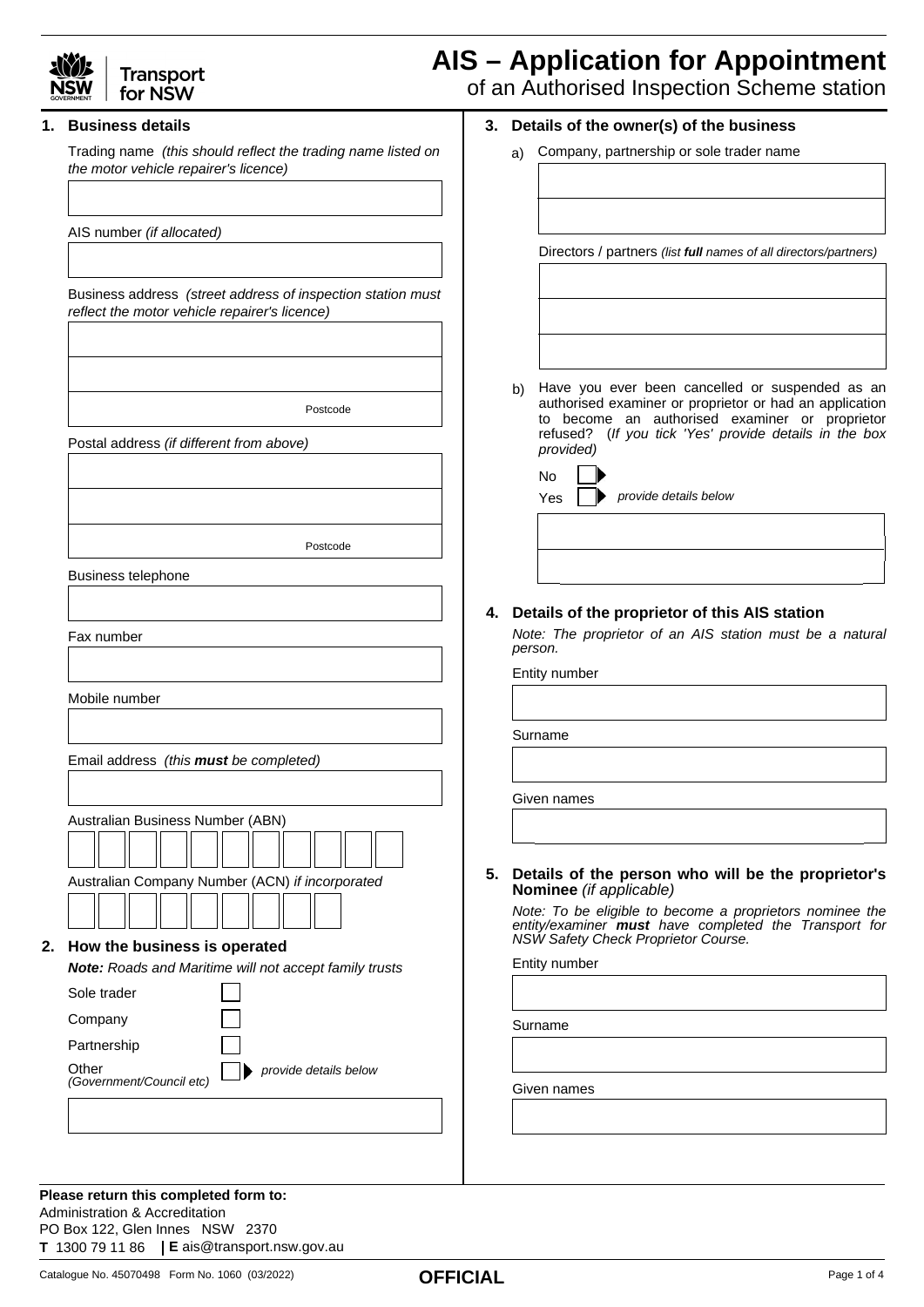| 6. Details of the person who will be the alternative |  |  |  |  |
|------------------------------------------------------|--|--|--|--|
| nominee (if applicable)                              |  |  |  |  |

*Note: To be eligible to become a alternative nominee the entity/examiner must have completed the Transport for NSW Safety Check Proprietor Course.*

Entity number *(examiner no.)*

|    | Entity number (examiner no.)                                                                                                 | Unregistered Vehicle Inspection Scheme) complete<br>an AIS - Application for AUVIS Station Accreditation<br>(Unregistered Vehicles) and all owners of the<br>business MUST each also complete AIS - Application |
|----|------------------------------------------------------------------------------------------------------------------------------|-----------------------------------------------------------------------------------------------------------------------------------------------------------------------------------------------------------------|
|    | Surname                                                                                                                      | <b>AUVIS</b><br>Entity/Examiner<br>Accreditation<br>for<br>(Unregistered Vehicles).                                                                                                                             |
|    | Given names                                                                                                                  | 11. What type of station do you propose to operate?                                                                                                                                                             |
|    |                                                                                                                              | Fleet only<br>NB: A list of vehicles registered to the AIS station must be                                                                                                                                      |
|    | 7. Details of proposed examiner(s) $-$ (All examiners<br><b>MUST</b> have completed the Transport for NSW Check              | included with this application (min 20 vehicles) to be eligible<br>as a <b>Fleet Only</b> AIS                                                                                                                   |
|    | Examiner course).                                                                                                            | Standard (open to the public)                                                                                                                                                                                   |
|    | <b>First Examiner</b>                                                                                                        | 12. Requirements                                                                                                                                                                                                |
|    | Entity number (examiner number)                                                                                              | The table below must be completed by ticking the                                                                                                                                                                |
|    | Surname                                                                                                                      | appropriate box If you do not have the correct equipment,<br>your application may be refused.                                                                                                                   |
|    |                                                                                                                              | <b>Equipment description</b><br>Item                                                                                                                                                                            |
|    | Given names                                                                                                                  | 1) Brake decelerometer, roller brake tester or skid plate<br>tester to meet the technical specifications contained in<br>the Rules for AIS                                                                      |
|    | <b>Second Examiner</b>                                                                                                       | No.                                                                                                                                                                                                             |
|    | Entity number (examiner number)                                                                                              | provide details below<br>Yes                                                                                                                                                                                    |
|    |                                                                                                                              | Make:                                                                                                                                                                                                           |
|    | Surname                                                                                                                      | Serial no:                                                                                                                                                                                                      |
|    | Given names                                                                                                                  |                                                                                                                                                                                                                 |
|    |                                                                                                                              | Tick relevant box:                                                                                                                                                                                              |
|    | Note: If you have any more than two examiners please<br>attach on a separate page at the end of the application.             | Roller or skid plate brake test machine<br>Decelerometer                                                                                                                                                        |
|    | 8. Repairer's Licence (A copy of the current NSW Fair<br>Trading Repairer's Licence MUST be attached to this<br>application) | 2) Light transmittance meter to meet the technical<br>specifications contained in the Rules for AIS                                                                                                             |
|    | Licence number                                                                                                               | No<br>provide details below<br>Yes                                                                                                                                                                              |
|    | Class of licence                                                                                                             | Make:                                                                                                                                                                                                           |
|    |                                                                                                                              |                                                                                                                                                                                                                 |
| 9. | Nominate the Service NSW centre you will go to                                                                               | Serial no:                                                                                                                                                                                                      |
|    | conduct any transactions relating to AIS.                                                                                    |                                                                                                                                                                                                                 |
|    |                                                                                                                              | 3) Headlight<br>technical<br>aim<br>tester<br>to<br>meet<br>the<br>specifications contained in the Rules for AIS                                                                                                |
|    | 10. a) What class(es) of vehicles will be inspected?                                                                         | No                                                                                                                                                                                                              |
|    | All light vehicles                                                                                                           | provide details below<br>Yes                                                                                                                                                                                    |
|    | (Restricted) Motor cycles only                                                                                               | Make:                                                                                                                                                                                                           |
|    | (Restricted) light trailers and caravans only<br>Heavy vehicles                                                              |                                                                                                                                                                                                                 |
|    | b) What application type are you applying for?                                                                               | Serial no:                                                                                                                                                                                                      |
|    | ASCIS (Authorised Safety Check Inspection<br>Scheme).                                                                        |                                                                                                                                                                                                                 |
|    | (Heavy Vehicle Authorised Inspection<br><b>HVAIS</b><br>Scheme).                                                             | Or Screen as per Appendix 1-A of Rules for AIS                                                                                                                                                                  |

*Note 1: All new Heavy Vehicle Authorised Inspection Scheme* 

*Stations must be AIS Online accredited.*

*Note 3: If wishing to apply for AUVIS (Authorised* 

*reading CDs.*

*Note 2:*

*stations must have a computer that is capable of* 

*All new light vehicle Authorised Inspection Scheme*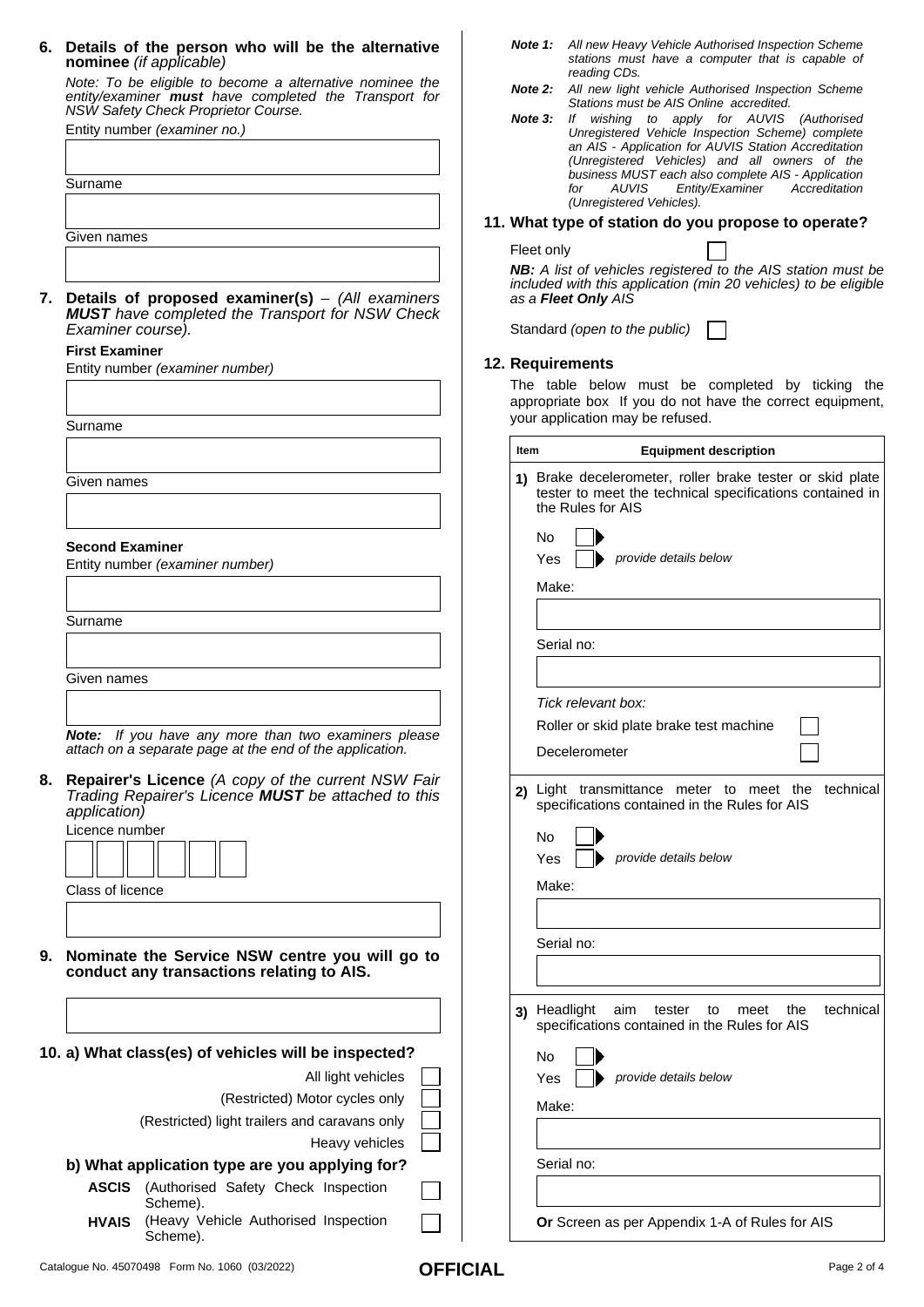**13. Brake test road** *(Required if an efficiency meter will be used on public roads)*

Road(s) where brakes may be tested town or suburb

| Town or suburb |  |  |
|----------------|--|--|
|                |  |  |

*\*\* Application for Police Approval to conduct brake tests on public road must be completed and attached to this application*

## **14. Premises**

What are the dimensions of the vehicle entrance and inspection area of the premises? *(Please refer to the 'How to Complete Information' for the recommended minimum requirements)*

**Entrance** *(List all dimensions in metres)* 

| Height | Width |
|--------|-------|
|        |       |
|        |       |
|        |       |

**Inspection Area** *(List all dimensions in metres)* 

| Length | Width |  |  |  |
|--------|-------|--|--|--|
|        |       |  |  |  |
|        |       |  |  |  |
|        |       |  |  |  |

Do you have a safe working area that will enable you to inspect the class of vehicle that you will be accredited for:

No Yes

*This must be a clear inspection area with a sealed level surface separate from any space that is regularly used for activities such as petrol sales, and/or on any driveways used for entry or exit.*

## **15. Applicant checklist**

With this application I have attached the following document(s):

Completed Application for Police Approval to conduct brake tests *(if applicable)* 

A current copy of (NSW Fair Trading) Motor Vehicle Repairers Licence for the premises

## **16. Declaration**

I accept that submission of this application does not guarantee selection for appointment as an Authorised Inspection Scheme (AIS) station. I understand that I must supply the information requested in this form in accordance with the Business Rules for the AIS and that failure to supply full details, relevant documentation and sign this declaration can result in the application not proceeding. I declare that the information supplied in this application is true and complete. I understand that if any information I have given is found to be false that my appointment may be cancelled or revoked.

I acknowledge that I have read and understood the Business Rules of the AIS and agree to be bound by them.

**This declaration MUST be completed by the owner of the Authorised Inspection Scheme station.**

Surname

Given name(s)

**Signature** 

**Date** 

day month year / /

Position / Title

## **17. Personal Information Collection Notice**

Transport for NSW is committed to protecting your privacy and ensuring your personal and health information is managed according to law.

Find out why we collect your personal information, including how we use and manage it, by reading our privacy statement at ["http://www.](http://www.transport.nsw.gov.au/privacy-statement) [transport.nsw.gov.au/privacy-statement](http://www.transport.nsw.gov.au/privacy-statement)" [www.transport.nsw.gov.au/](www.transport.nsw.gov.au/privacy-statement) [privacy-statement](www.transport.nsw.gov.au/privacy-statement) or phone 13 22 13 to request a copy.